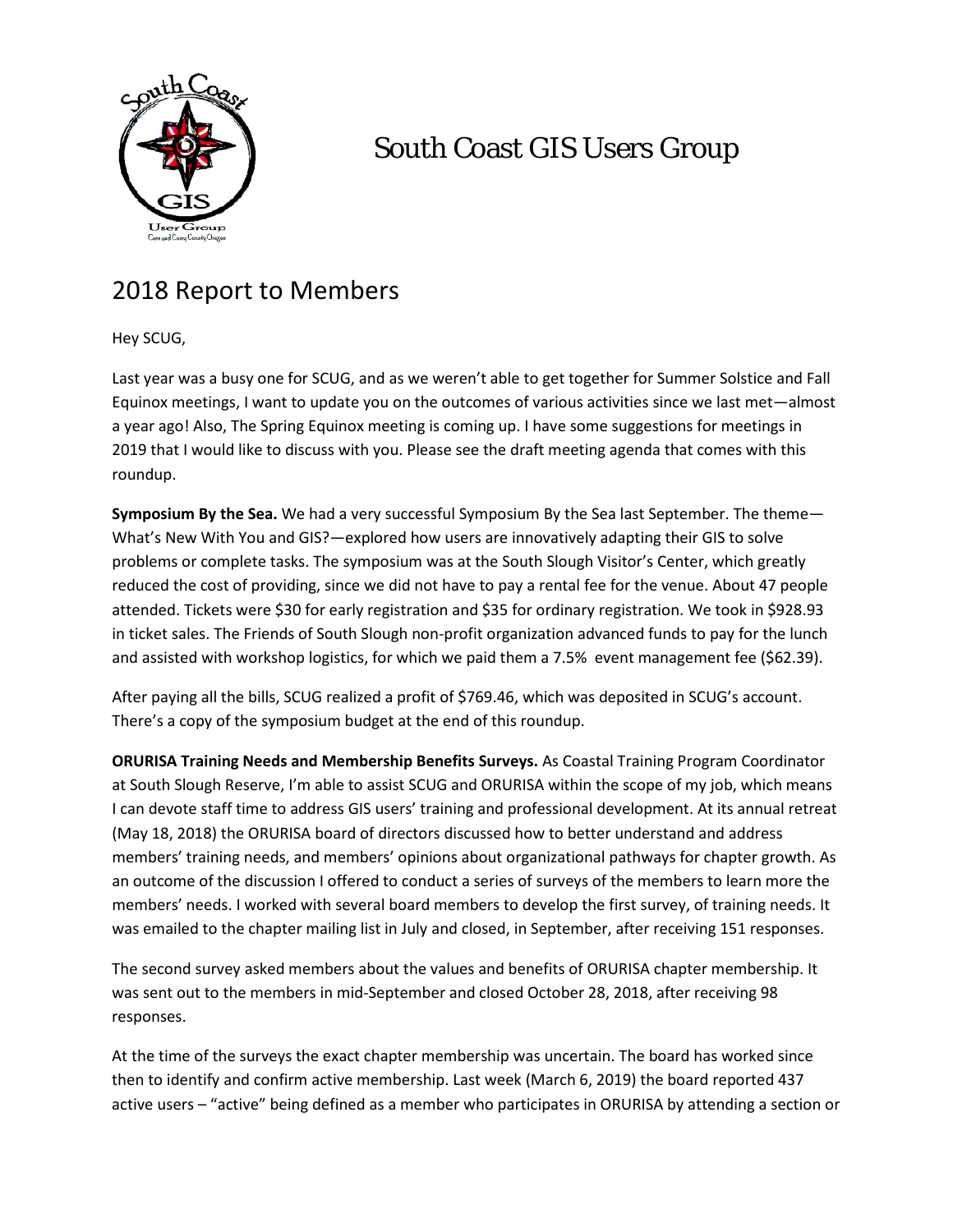special interest group meeting, training, signing up on the website [\(www.orurisa.org\)](http://www.orurisa.org/) or meetup, or attending an ORURISA-sponsored conference such as GIS In Action or Symposium By the Sea. Based on that membership, about one-third of the chapter members responded to the training needs survey, and about a fifth participated in the values and benefits survey.

The results of the surveys are posted on the SCUG home page at [https://www.orurisa.org/SCUG.](https://www.orurisa.org/SCUG) Or, send me an email and I will send you the PDFs.

Originally the board envisioned conducting a third survey to explore ways in which members might want to increase the value of their membership, e.g., through volunteering. That has not yet been done. I did, at the board's request, review both of the surveys to summarize key messages and members' recommendations for moving forward (Benefits, Desires and Values of ORURISA Members, and Associated Costs of Training – December 13, 2018). That summary is attached. Comments are welcome.

The short story is that members value ORURISA for its ability to bring GIS users together to share information, network socially and professionally, and find training. More that 90 percent of respondents to the first survey said they needed training to improve their GIS skills. Most would like more sponsored events and opportunities for training and networking. Those who live and work in rural areas would appreciate more chapter activities and training in their locales, and appreciate their users groups as providers of networking and training. Members offered many suggestions to help increase the value of ORURISA membership.

**Activity Planning for 2019.** For 2019, I look forward to continue working with SCUG. South Slough and SCUG will again co-host Symposium By the Sea in August. There are several activities to plan, including upcoming SCUG meetings, and beginning with the Spring equinox meeting. Please see the accompanying email for more information about that.

Let me know if you have any questions, suggestions or comments on any of the above. I can be reached 541-888-5558 ext. 129; email [john.bragg@state.or.us](mailto:john.bragg@state.or.us)

Thanks, John

John Bragg, Coastal Training Program Coordinator South Slough NERR PO Box 5417. Charleston OR 97420 (541) 8988-5558 ext.129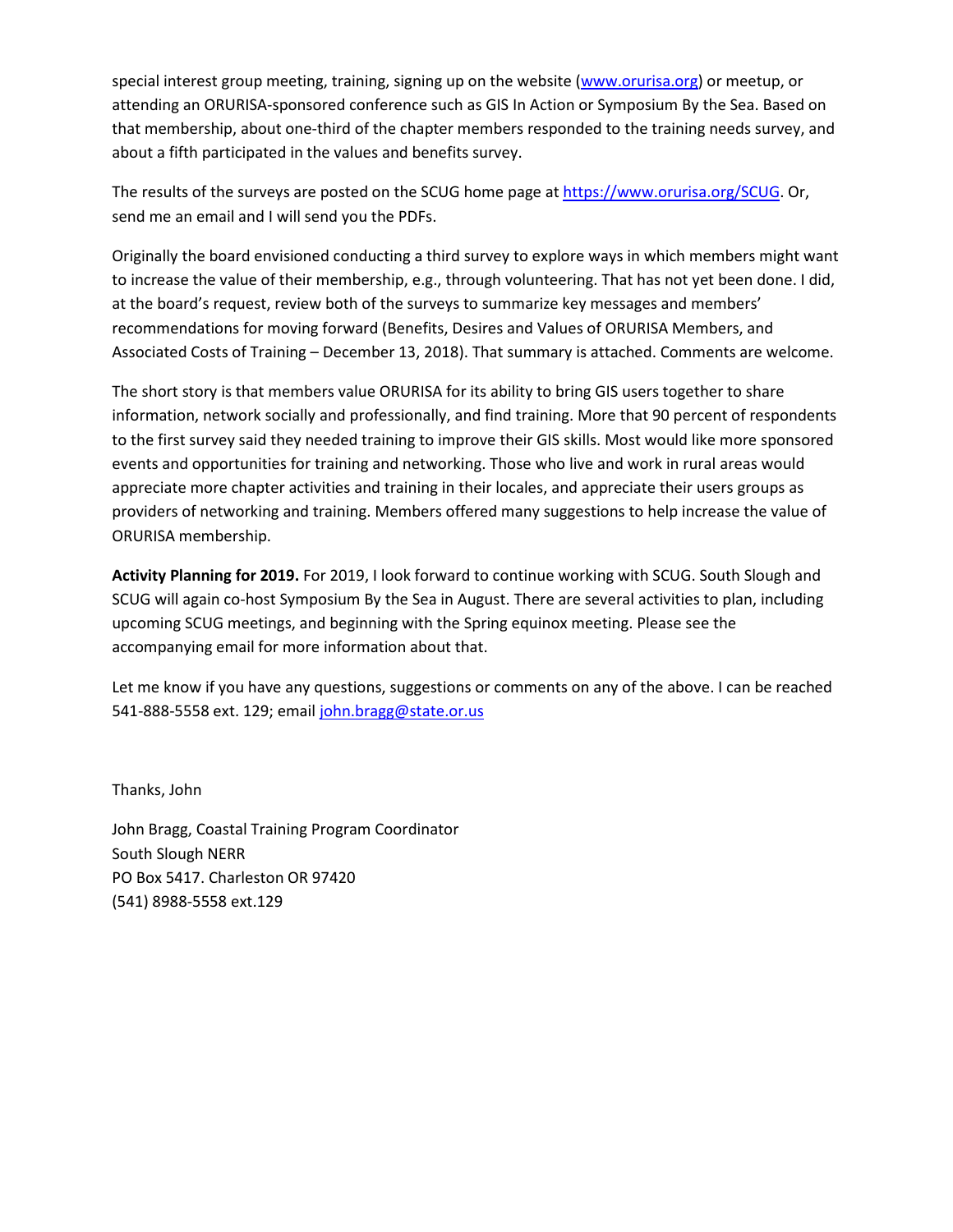#### **Symposium By the Sea 2018 - budget**

#### **Ticket sales + cash on hand**

| Date       | Source                   | Unit cost | <b>Total</b> | <b>Explanation</b>             |
|------------|--------------------------|-----------|--------------|--------------------------------|
| $10-$ Sep  | Ticket sales - 14        | \$30      | 420          | Early registration             |
| 27-Sep     | Ticket sales - 18        | \$35      | 630          | Regular registration           |
| $28 -$     |                          |           |              |                                |
| <b>Sep</b> | Gross sales              |           | 1050         |                                |
|            | Ticket service charge    | 11.53%    | $<$ 121.07>  | Eventbrite                     |
| $28 -$     |                          |           |              |                                |
| <b>Sep</b> | <b>Net sales</b>         |           | 928.93       |                                |
| 28-Sep     | Cash advance             |           | 181.5        | Friends of South Slough (FOSS) |
| 2-Oct      | Net sales + cash on hand |           | 1110.43      |                                |

|          | Vendor                                     | Item                | Cost          |                          |
|----------|--------------------------------------------|---------------------|---------------|--------------------------|
| 18-Sep   | Cash & Carry                               | Coffee              | <15.79>       | Out-of-pocket expenses   |
| $26-Sep$ | Cash & Carry                               | <b>Refreshments</b> | < 32.16       | John Bragg (\$97.03)     |
| 27-Sep   | <b>Fred Meyer</b>                          | Refreshments        | $<$ 49.08 $>$ |                          |
| 28-Sep   | Davey Jones Locker                         | <b>Pizzas</b>       | $<$ 181.5 $>$ | (Cash advance from FOSS) |
|          | Net sales $+$ cash on hand $-$<br>expenses |                     | 831.85        |                          |
| 28-Sep   | Event management fee                       | 7.50%               | < 62.39>      | Payable to FOSS          |
| 2-Oct    | Sub-total, income<br>(PROFIT)              |                     | 769.46        |                          |

**Payments Payable to Amount** Purpose 2-Oct CHARLESTON, OR 97420 **\$243.89**  FRIENDS OF SOUTH SLOUGH INC PO BOX 5446 Cash advance reimbursement + \$243.89 event management fee 2-Oct COOS BAY OR 97420 JOHN BRAGG 63107 W CATCHING RD \$97.03 Out of pocket expenses